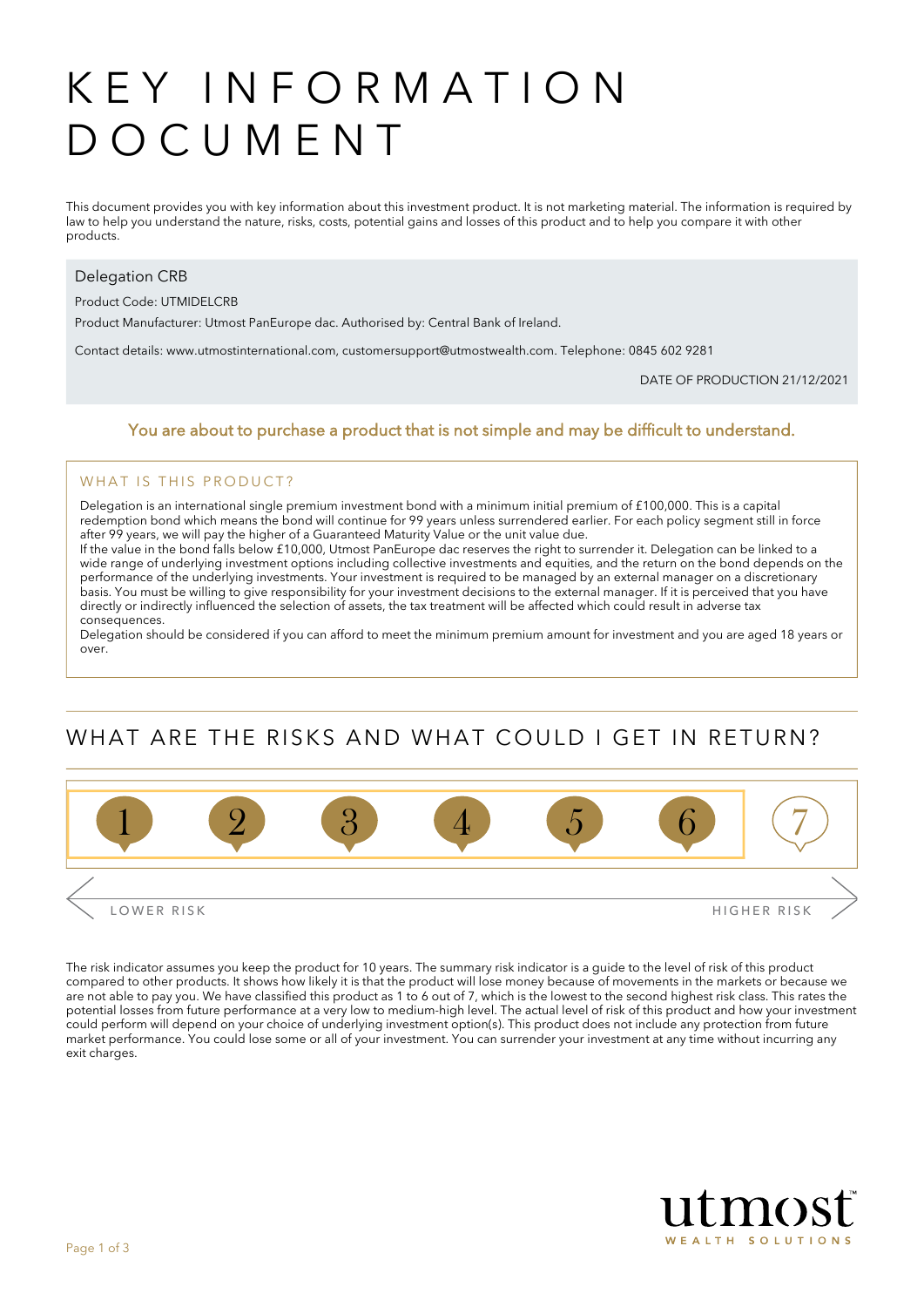### WHAT ARE THE RISKS AND WHAT COULD I GET IN RETURN? (CONTINUED)

Be aware of currency risk. Payments may be received in a different currency from that of the investment options selected, so the final return will depend on the exchange rate between the two currencies. This risk is not considered in the summary risk indicator shown. Information on the underlying investment options can be found in the relevant fund guides.

#### WHAT HAPPENS IF UTMOST PANEUROPE DAC IS UNABLE TO PAY OUT?

Irish law protects policyholder assets by imposing strict capital management rules and controls to prevent insurer insolvency. We segregate policyholder assets from our other assets and deposit them with independent institutions. In the unlikely event of our insolvency, policyholder claims have absolute precedence over all other claims with regard to policyholder assets, once the costs of liquidation have been met. Uutmost PanEurope dac is not covered by an investor compensation scheme.

As the bond is an insurance product, Utmost PanEurope dac owns all the holdings linked to the bond. You do not own the holdings yourself. However, if an institution responsible for the externally-linked holdings or other assets within the holdings linked to the bond were to fail, you may have no right to participate in any compensation scheme. This is because you are not the owner of the holdings linked to the bond. The amount (if any) which Utmost PanEurope dac may recover under such a scheme may be substantially less than the amount you may be able to recover if you had owned the holdings directly.

### WHAT ARE THE COSTS?

#### Costs over time

The Reduction in Yield (RIY) shows what impact the total costs you pay will have on the investment return you might get. The total costs take into account one-off, ongoing and incidental costs.

The amounts shown here are the cumulative costs of the product itself, for three different holding periods. They include potential early exit penalties. The figures assume you invest £10,000. Or currency equivalent. The figures are estimates and may change in the future.

The person selling you or advising you about this product may charge you other costs. If so, this person will provide you with information about these costs, and show you the impact that all costs will have on your investment over time.

| <b>INVESTMENT £10,000</b>                        |                  |                                                            |                            |  |  |
|--------------------------------------------------|------------------|------------------------------------------------------------|----------------------------|--|--|
| <b>SCENARIOS</b>                                 |                  | IF YOU CASH IN AFTER 1 YEAR   IF YOU CASH IN AFTER 5 YEARS | IF YOU CASH IN AT 10 YEARS |  |  |
| <b>TOTAL COSTS</b>                               | £328 - 1,197     | £1,553 - 4,702                                             | £2,430 - 16,754            |  |  |
| <b>IMPACT ON RETURN (RIY) PER</b><br><b>YEAR</b> | $3.28 - 12.46\%$ | $3.31 - 9.56\%$                                            | $3.42 - 9.54\%$            |  |  |

The actual costs depend on your choice of investment option(s). The information on the underlying investment option(s) can be found in the appropriate fund guide(s), which you should read before making your investment decision.